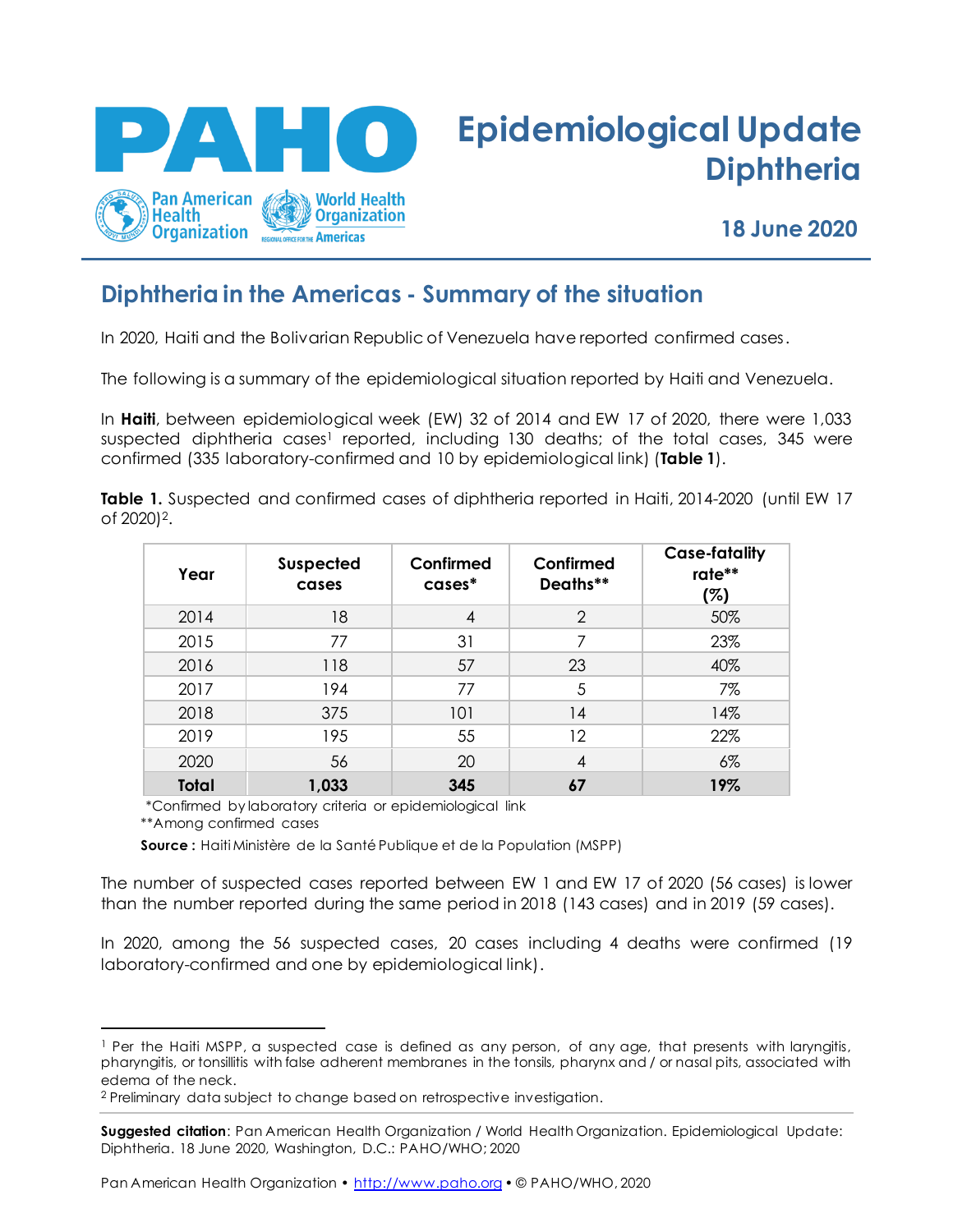Between EW 1 and EW 17 of 2020, among the 20 confirmed cases, 46.4% have been reported in the age group of 6 to 14-year-olds and 34% in the group of 15-years and older. Regarding the deaths, 3 occurred among de 6 to14-year-olds and one among the 1 to 5-year-olds.

In 2020, the highest cumulative incidence rates of probable cases have been reported in the communes of Dondon (69.35 cases per 100,000 population) in the Nord Department; Cerca Carvajal (64.5 cases per 100,000 population) and Mirebalais (49.1 per 100,000 population) in the Centre Department; and Thiotte (48.7 per 100,000 population) in the Sud Est Department.





\*Other cases refer to all cases with negative laboratory results, those for which test results are pending, or those for which viable samples were not available.

**Source :** Haiti Ministère de la Santé Publique et de la Population (MSPP). Data reproduced by PAHO/WHO.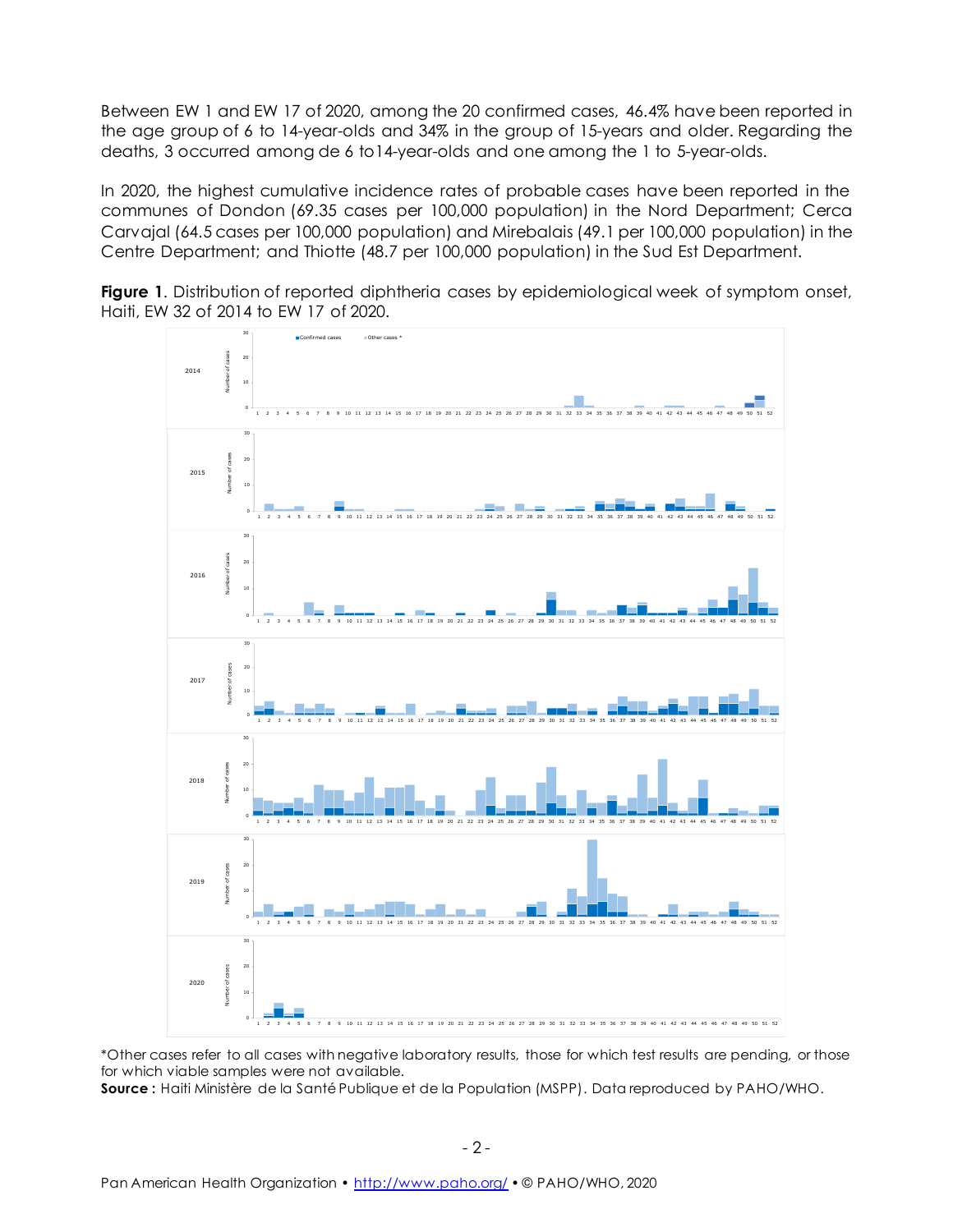In **Venezuela**, the diphtheria outbreak began in July 2016 and as of EW 17 of 2020 a total of 3,097 suspected have been reported (324 cases in 2016, 1,040 in 2017, 1,208 in 2018, 488 in 2019, and 37 in 2020); of the total, 1,788 have been confirmed (581 by laboratory and 1,207 by clinical criteria or epidemiological link). A total of 294 deaths have been reported.

The confirmed cases are as the following: 58 cases included 17 deaths in 2016, 786 cases included 103 deaths in 2017, 775 cases included 151 deaths in 2018, 166 cases included 21 deaths in 2019 and 3 cases included 2 deaths in 2020.

Since the beginning of the outbreak, a trend of a sustained increase in cases was observed until 2018, followed by a decreased trend observed in 2019; it is expected the number of cases will continue to decrease in 2020 (**Figure 2**).

In 2019, the highest case fatality rate was observed in the age group of 5 to 9-year-olds (33%), followed by the groups of 1-year-old (25%) and 40 to 49-year-olds (20%).

Between EW 1 and EW 17 of 2020, 37 suspected cases were reported, of which 3 were confirmed (2 by laboratory and 1 by clinical criteria or epidemiological link), from the following age groups 2 to 4-year-olds and 5 to 9-year-olds.





**Source:** Data from the Venezuela Ministry of Popular Power for Health and reproduced by PAHO/WHO

Between EW 1 and EW 17 of 2020, the cases have been reported from Anzoátegui and Miranda States, municipalities of José Gregorio Monagas (2 cases) and Buroz (1 case) respectively.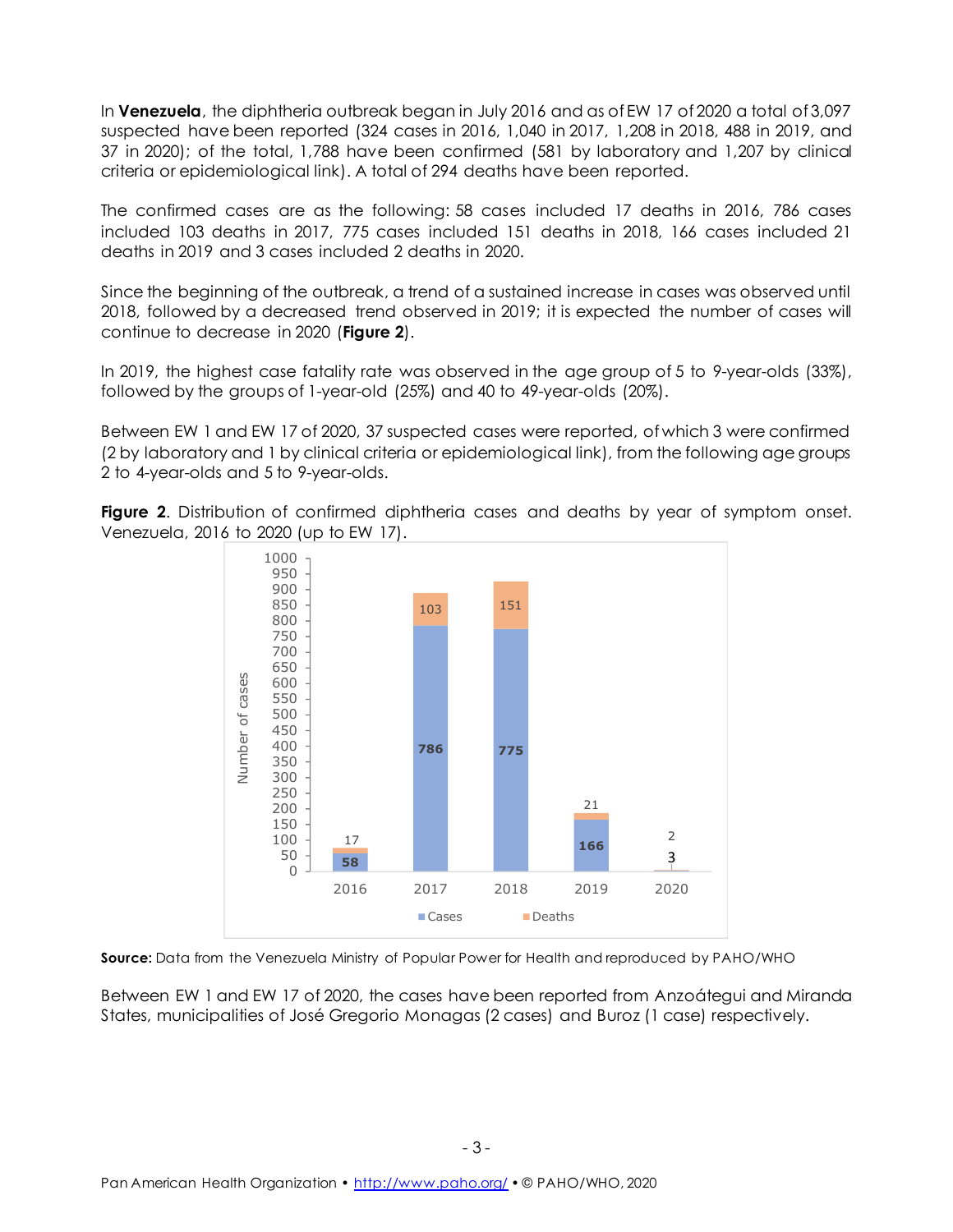### **Advice for Member States**

In light of the current COVID-19 pandemic, the Pan American Health Organization/World Health Organization (PAHO/WHO) has issued guiding principles for immunization activities during the COVID-19 pandemic, updated on 24 April of 2020, available at<https://bit.ly/2YK9SlV> with the support of the in consultation with the members of the PAHO/WHO Technical Advisory Group (TAG) for vaccine preventable diseases (VPD), and aligned with the recommendations of the WHO's Strategic Advisory Group of Experts on Immunization (SAGE).

PAHO/WHO reiterates to Member States the recommendations to continue their efforts to ensure vaccination coverage over 95% with the primary series (3 doses) and booster doses (3 doses). This vaccination scheme will provide protection throughout adolescence and adulthood (up to 39 years and possibly beyond). Booster doses of diphtheria vaccine should be given in combination with tetanus toxoid, using the same schedule and age-appropriate vaccine formulations, namely diphtheria, tetanus, and pertussis (DPT) for children aged 1 to 7 years old, and diphtheria toxoid (Td) for children over 7-years old, adolescents, and adults.

PAHO/WHO stresses that the most at-risk populations are unvaccinated children under 5 years of age, school-aged children, healthcare workers, military service personnel, inmate communities, and persons who, due to the nature of their occupation, are in contact with a large number of persons on a daily basis.

Although travelers do not have a special risk for diphtheria infection, it is recommended that national authorities remind travelers going to areas with diphtheria outbreaks to be properly vaccinated prior to travel in accordance with the national vaccination scheme established in each country. If more than five years have passed since their last dose, a booster dose is recommended.

PAHO/WHO recommends that Member States strengthen their surveillance systems and their capacity of laboratory diagnosis through culture, ELEK test, and Polymerase Chain Reaction (PCR) for diphtheria toxin (tox) gene.

PAHO/WHO recommends maintaining a supply of diphtheria antitoxin.

Vaccination is key to preventing cases and outbreaks, and adequate clinical management reduces complications and mortality.